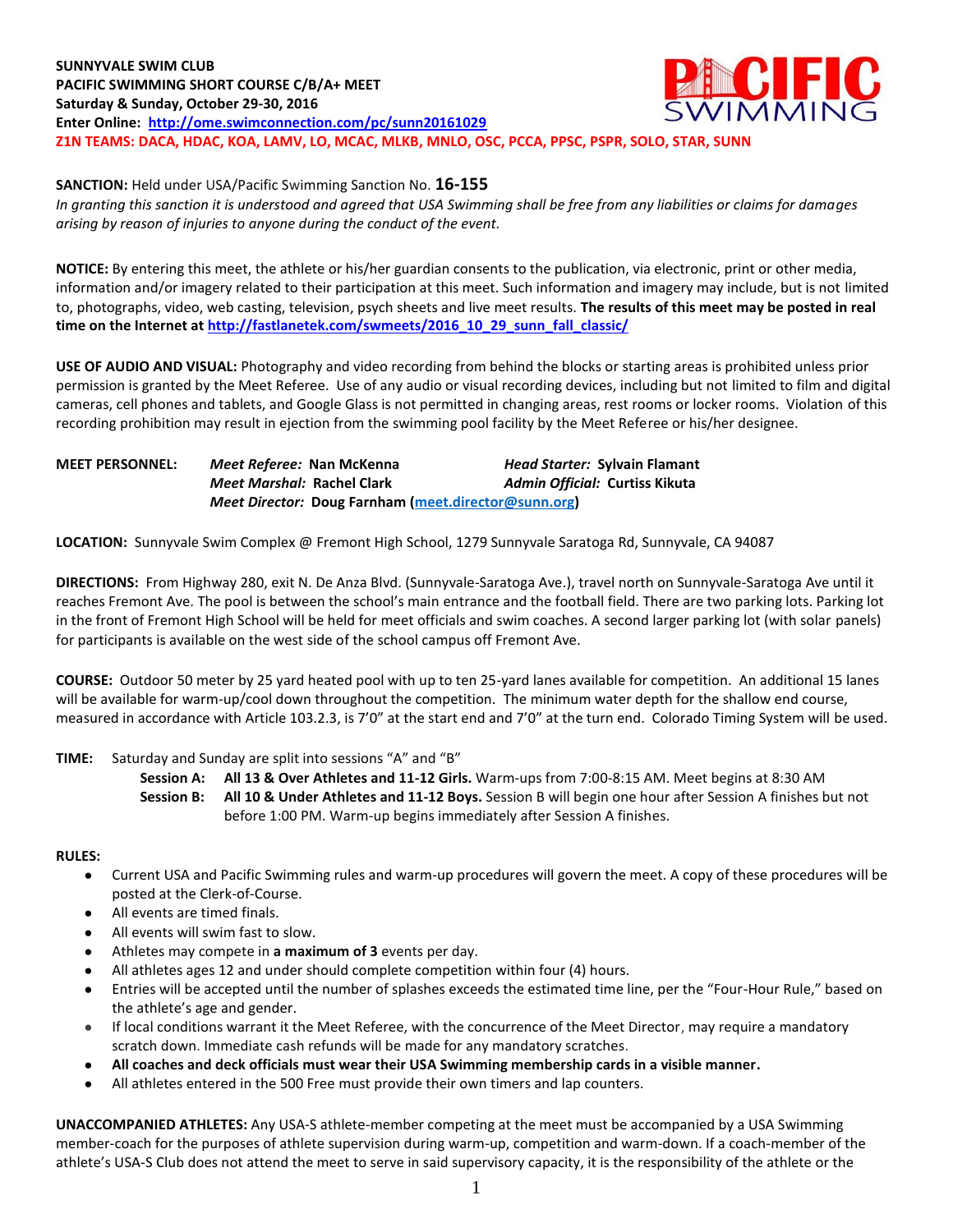athlete's legal guardian to arrange for supervision by a USA-S member-coach. The Meet Director or Meet Referee may assist the athlete in making arrangements for such supervision; however, it is recommended that such arrangements be made in advance of the meet by the athlete's USA-S Club Member-Coach.

**RACING STARTS:** Athletes must be certified by a USA-S member-coach as being proficient in performing a racing start, or must start the race in the water. It is the responsibility of the athlete or the athlete's legal guardian to ensure compliance with this requirement.

# **RESTRICTIONS:**

- Smoking and the use of other tobacco products is prohibited on the pool deck, in the locker rooms, in spectator seating, on standing areas and in all areas used by athletes, during the meet and during warm-up periods.
- Sale and use of alcoholic beverages is prohibited in all areas of the meet venue.
- No glass containers are allowed in the meet venue.
- No propane heater is permitted except for snack bar/meet operations.
- All shelters must be properly secured.
- Changing into or out of swimsuits other than in locker rooms or other designated areas is prohibited.
- Destructive devices, to include but not limited to, explosive devices and equipment, firearms (open or concealed), blades, knives, mace, stun guns and blunt objects are strictly prohibited in the swimming facility and its surrounding areas. If observed, the Meet Referee or his/her designee may ask that these devices be stored safely away from the public or removed from the facility. Noncompliance may result in the reporting to law enforcement authorities and ejection from the facility. Law enforcement officers (LEO) are exempt per applicable laws.

## No personal tents/EZ-ups will be allowed on the pool deck.

## **ELIGIBILITY:**

- Athletes must be current members of USA-S and enter their name and registration number on the meet entry card as they are shown on their Registration Card. If this is not done, it may be difficult to match the athlete with the registration and times database. The meet host will check all athlete registrations against the SWIMS database and if not found to be registered, the Meet Director shall accept the registration at the meet (a \$10 surcharge will be added to the regular registration fee). Duplicate registrations will be refunded by mail.
- Athletes in the "A" Division must have met at least USA Swimming Motivational "A" minimum time standard. Athletes in the "B" Division must have met at least the listed "B" minimum time standard. All entry times slower than the listed "B" time standard will be in the "C" Division.
- Entries with **"NO TIME" will be ACCEPTED.** (EXCEPTION: For the 500 Free and 400 IMs a time must be entered for proper seeding purposes. Coach Verified Times will be accepted).
- Entry times submitted for this meet will be checked against a computer database and may be changed in accordance with Pacific Swimming Entry Time Verification Procedures.
- Disabled athletes are welcome to attend this meet and should contact the Meet Director or Meet Referee regarding any special accommodations on entry times and seeding per Pacific Swimming policy.
- Athletes 19 years of age and over may compete in the meet for time only, no awards. Such athletes must have met standards for the 17-18 age group.
- The athlete's age will be the age of the athlete on the first day of the meet.

**ENTRY PRIORITY:** Priority entry will be given to the following Zone 1N clubs: **DACA, HDAC, KOA, LAMV, LO, MCAC, MLKB, MNLO, OSC, PCCA, PPSC, PSPR, SOLO, STAR, SUNN.** Those entering online must do so by 11:59 PM, Wednesday, **October 12th** in order to receive priority acceptance to the meet. Athletes from the Zone 1N priority clubs submitting surface mail entries must be postmarked by Monday, **October 10th** in order to receive priority acceptance into the meet. No athletes other than those from the Zone 1N priority clubs may enter the meet until the priority period has closed. After October  $12<sup>th</sup>$ , and if the estimated timeline still permits, the meet will be open to athletes outside of the Zone 1N priority clubs.

**ENTRY FEES:** \$4.00 per event plus an \$8.00 participation fee per athlete. Entries will be rejected if payment is not sent at time of request. No refunds will be made, except mandatory scratch downs.

**ONLINE ENTRIES:** To enter online go to **<http://ome.swimconnection.com/pc/sunn20161029>** to receive an immediate entry confirmation. This method requires payment by credit card. Swim Connection, LLC charges a processing fee for this service, equal to \$1 per athlete plus 5% of the total Entry Fees. Please note that the processing fee is a separate fee from the Entry Fees. If you do not wish to pay the processing fee, enter the meet using a mail entry. **Entering online is a convenience, is completely voluntary, and is in no way required or expected of an athlete by Pacific Swimming.** Online entries will be accepted through Wednesday, **October**  19<sup>th</sup> at 11:59 PM.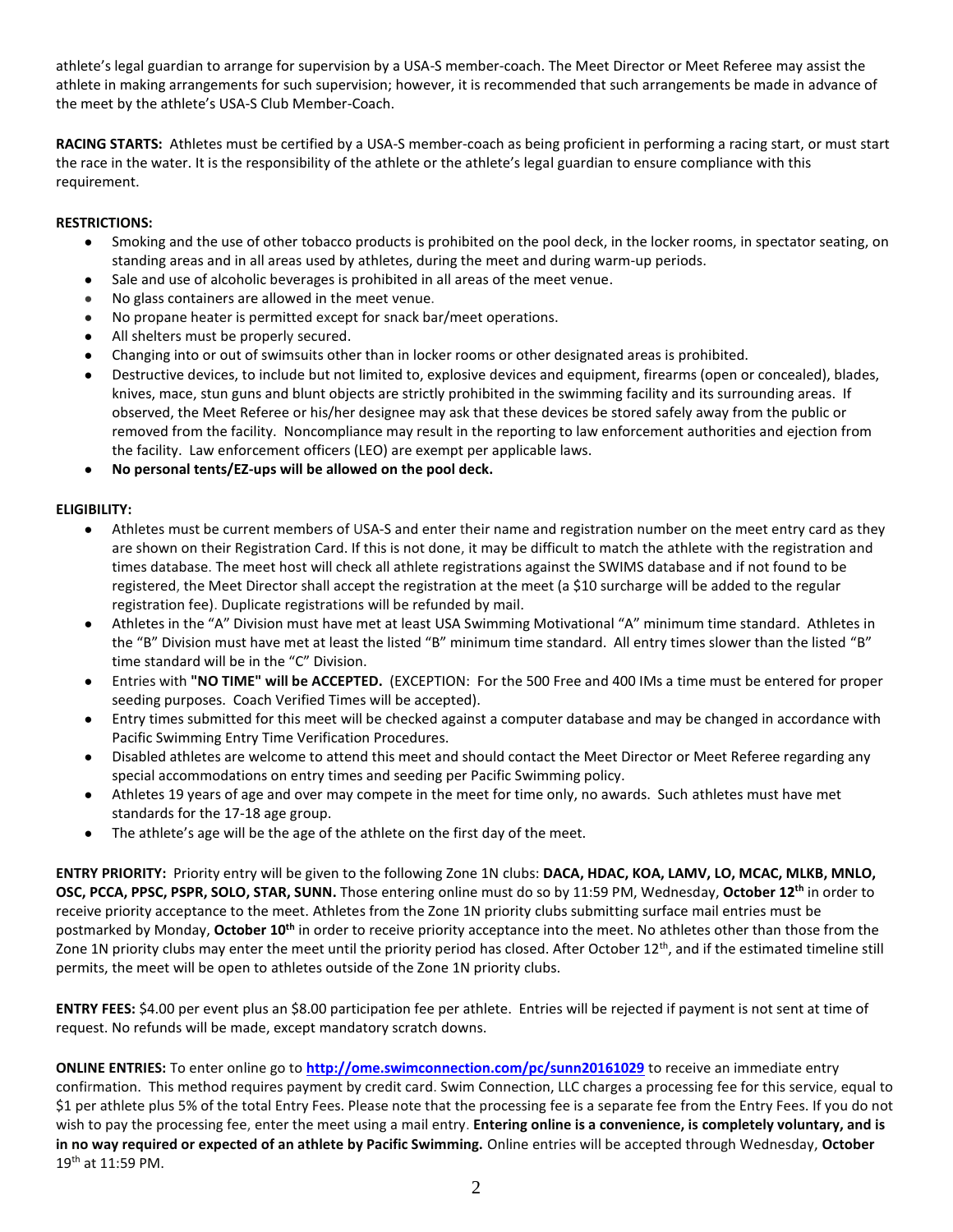**MAILED OR HAND DELIVERED ENTRIES**: Entries must be on the attached consolidated entry form. Forms must be filled out completely and printed clearly with athlete's best time. Entries must be postmarked by midnight, Monday, **October 17th** or hand delivered by 6:30 PM Wednesday, **October 19th** . No late entries will be accepted. Requests for confirmation of receipt of entries should include a self-addressed envelope.

**Make check payable to**: **Sunnyvale Swim Club**

| Mail entries to: SUNN Fall Classic | <b>Hand deliver entries to: SUNN Fall Classic</b> |                          |
|------------------------------------|---------------------------------------------------|--------------------------|
| c/o Doug Farnham                   |                                                   | c/o Doug Farnham         |
| 779 Mahogany Ln                    |                                                   | 779 Mahogany Ln          |
| Sunnyvale, CA 94086-8638           |                                                   | Sunnyvale, CA 94086-8638 |

**CHECK-IN:** The meet will be deck seeded. Athletes must check-in at the Clerk-of-Course. No event shall be closed more than 30 minutes before the scheduled start of the session. Close of check-in for all individual events shall be no more than 60 minutes before the estimated time of the start of the first heat of the event. Athletes who do not check in will not be seeded and will not be allowed to compete in that event.

**SCRATCHES:** Any athletes not reporting for or competing in an individual timed final event that they have checked in for shall not be penalized.

AWARDS: Individual events will be awarded in the A, B, and C Divisions. Ribbons for 1<sup>st</sup> – 8<sup>th</sup> place are given within each division to the following age groups: 6/un, 7-8, 9-10, and 11-12. Swimmers 13 years of age and older will not receive ribbons. Standard "A" medals will be awarded to athletes achieving NEW National Motivational "A" times in each event, regardless of place achieved in the event. All awards must be picked up at the meet by club coach or club representative. Awards will not be mailed.

**ADMISSION:** Free. A two-day program will be available for \$4.00.

**SNACK BAR & HOSPITALITY:** A snack bar will be available throughout the competition. Coaches and working deck officials will be provided lunch. Hospitality will serve refreshments to timers and volunteers.

**MISCELLANEOUS:** No overnight parking is allowed. Facilities will not be provided after meet hours.

#### **MINIMUM OFFICIALS:**

| Club athletes entered in session | <b>Trained and carded officials requested</b> |
|----------------------------------|-----------------------------------------------|
| $1 - 10$                         |                                               |
| $11 - 25$                        |                                               |
| 26-50                            |                                               |
| 51-75                            |                                               |
| 76-100                           |                                               |
| 100 or more                      | 5 and up (1 for every 25 athletes)            |

| SATURDAY, OCTOBER 29TH |          |           | SUNDAY, OCTOBER 30TH |        |        |           |        |
|------------------------|----------|-----------|----------------------|--------|--------|-----------|--------|
| 8 & UN                 | $9 - 10$ | $11 - 12$ | $13 - 18$            | 8 & UN | $9-10$ | $11 - 12$ | 13-18  |
| <b>50 BK</b>           | 100 BK   | 200 BK    | 100 BK               | 25 FR  | 100 FR | 50 BK     | 200 FR |
| <b>25 FL</b>           | 50 FL    | 100 BR    | 200 BR               | 25 BR  | 50 BK  | 200 FL    | 100 FL |
| <b>50 FR</b>           | 50 FR    | 100 FR    | 50 FR                | 100 IM | 100 BR | 100 IM    | 100 FR |
|                        | 500 FR   | 400 IM    | 500 FR               |        | 100 IM | 200 FR    | 200 IM |

#### **EVENT SUMMARY**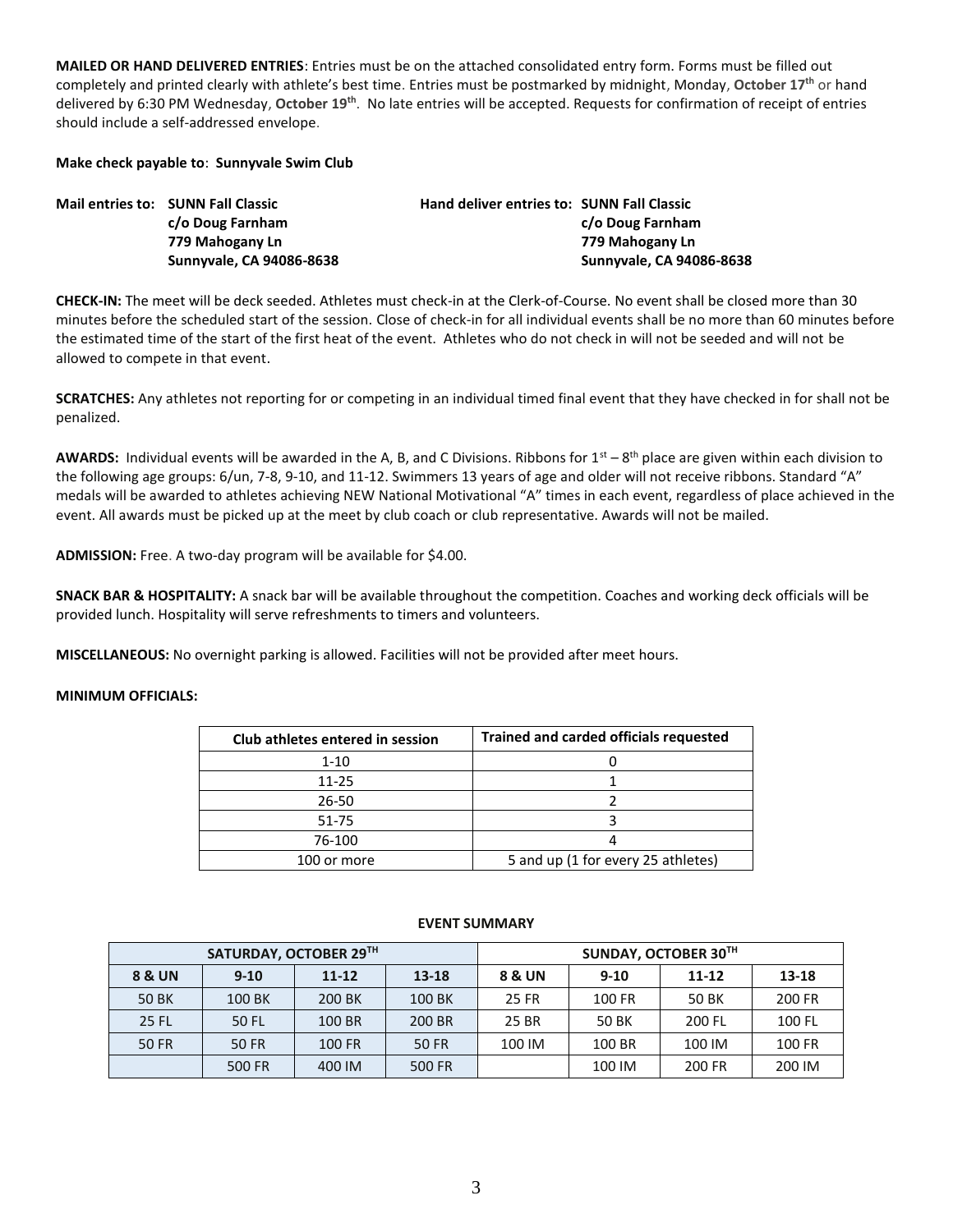|                               | SATURDAY, OCTOBER 29th |                              |                               | SUNDAY, OCTOBER 30TH |                           |
|-------------------------------|------------------------|------------------------------|-------------------------------|----------------------|---------------------------|
| <b>GIRLS</b><br><b>EVENT#</b> | <b>EVENT</b>           | <b>BOYS</b><br><b>EVENT#</b> | <b>GIRLS</b><br><b>EVENT#</b> | <b>EVENT</b>         | <b>BOY</b><br><b>EVEN</b> |
| <b>SESSION A</b>              |                        |                              |                               | <b>SESSION A</b>     |                           |
| $\mathbf{1}$                  | 11-12 200 Back         |                              | 47                            | 13-14 200 Free       | 48                        |
| 3                             | 13-14 100 Back         | $\overline{4}$               | 49                            | 15-OV 200 Free       | 50                        |
| 5                             | 15-OV 100 Back         | 6                            | 51                            | 11-12 50 Back        |                           |
| $\overline{7}$                | 11-12 100 Breast       |                              | 53                            | 13-14 100 Fly        | 54                        |
| 9                             | 13-14 200 Breast       | 10                           | 55                            | 15-OV 100 Fly        | 56                        |
| 11                            | 15-OV 200 Breast       | 12                           | 57                            | 11-12 200 Fly        |                           |
| 13                            | 11-12 100 Free         |                              | 59                            | 13-14 100 Free       | 60                        |
| 15                            | 13-14 50 Free          | 16                           | 61                            | 15-OV 100 Free       | 62                        |
| 17                            | 15-OV 50 Free          | 18                           | 63                            | 11-12 100 IM         |                           |
| 19                            | 11-12 400 IM*          |                              | 65                            | 13-14 200 IM         | 66                        |
| 21                            | 13-14 500 Free**       | 22                           | 67                            | 15-OV 200 IM         | 68                        |
| 23                            | 15-OV 500 Free**       | 24                           | 69                            | 11-12 200 Free       |                           |
|                               | <b>SESSION B</b>       |                              |                               | <b>SESSION B</b>     |                           |
| 25                            | 9-10 100 Back          | 26                           | 71                            | 9-10 100 Free        | 72                        |
|                               | 11-12 200 Back         | 28                           | 73                            | 8-UN 25 Free         | 74                        |
| 29                            | 8-UN 50 Back           | 30                           |                               | 11-12 50 Back        | 76                        |
| 31                            | 9-10 50 Fly            | 32                           | 77                            | 9-10 50 Back         | 78                        |
|                               | 11-12 100 Breast       | 34                           |                               | 11-12 200 Fly        | 80                        |
| 35                            | 8-UN 25 Fly            | 36                           | 81                            | 8-UN 25 Breast       | 82                        |
| 37                            | 9-10 50 Free           | 38                           | 83                            | 9-10 100 Breast      | 84                        |
|                               | 11-12 100 Free         | 40                           |                               | 11-12 100 IM         | 86                        |
| 41                            | 8-UN 50 Free           | 42                           | 87                            | 8-UN IM              | 88                        |
|                               | 11-12 400 IM*          | 44                           | 89                            | 9-10 100 IM          | 90                        |
| 45                            | 9-10 500 Free**        | 46                           |                               | 11-12 200 Free       | 92                        |

| SATURDAY, OCTOBER 29th |                  |                              | SUNDAY, OCTOBER 30TH          |                  |                              |
|------------------------|------------------|------------------------------|-------------------------------|------------------|------------------------------|
| <b>IRLS</b><br>ENT#    | <b>EVENT</b>     | <b>BOYS</b><br><b>EVENT#</b> | <b>GIRLS</b><br><b>EVENT#</b> | <b>EVENT</b>     | <b>BOYS</b><br><b>EVENT#</b> |
| <b>SESSION A</b>       |                  |                              |                               | <b>SESSION A</b> |                              |
| $\mathbf{1}$           | 11-12 200 Back   |                              | 47                            | 13-14 200 Free   | 48                           |
| $\overline{3}$         | 13-14 100 Back   | 4                            | 49                            | 15-OV 200 Free   | 50                           |
| 5                      | 15-OV 100 Back   | 6                            | 51                            | 11-12 50 Back    |                              |
| $\overline{7}$         | 11-12 100 Breast |                              | 53                            | 13-14 100 Fly    | 54                           |
| $\mathsf g$            | 13-14 200 Breast | 10                           | 55                            | 15-OV 100 Fly    | 56                           |
| 11                     | 15-OV 200 Breast | 12                           | 57                            | 11-12 200 Fly    |                              |
| 13                     | 11-12 100 Free   |                              | 59                            | 13-14 100 Free   | 60                           |
| 15                     | 13-14 50 Free    | 16                           | 61                            | 15-OV 100 Free   | 62                           |
| 17                     | 15-OV 50 Free    | 18                           | 63                            | 11-12 100 IM     |                              |
| 19                     | 11-12 400 IM*    |                              | 65                            | 13-14 200 IM     | 66                           |
| 21                     | 13-14 500 Free** | 22                           | 67                            | 15-OV 200 IM     | 68                           |
| 23                     | 15-OV 500 Free** | 24                           | 69                            | 11-12 200 Free   |                              |
|                        | <b>SESSION B</b> |                              |                               | <b>SESSION B</b> |                              |
| 25                     | 9-10 100 Back    | 26                           | 71                            | 9-10 100 Free    | 72                           |
|                        | 11-12 200 Back   | 28                           | 73                            | 8-UN 25 Free     | 74                           |
| 29                     | 8-UN 50 Back     | 30                           |                               | 11-12 50 Back    | 76                           |
| 31                     | 9-10 50 Fly      | 32                           | 77                            | 9-10 50 Back     | 78                           |
|                        | 11-12 100 Breast | 34                           |                               | 11-12 200 Fly    | 80                           |
| 35                     | 8-UN 25 Fly      | 36                           | 81                            | 8-UN 25 Breast   | 82                           |
| 37                     | 9-10 50 Free     | 38                           | 83                            | 9-10 100 Breast  | 84                           |
|                        | 11-12 100 Free   | 40                           |                               | 11-12 100 IM     | 86                           |
| 41                     | 8-UN 50 Free     | 42                           | 87                            | 8-UN IM          | 88                           |
|                        | 11-12 400 IM*    | 44                           | 89                            | 9-10 100 IM      | 90                           |
| 45                     | 9-10 500 Free**  | 46                           |                               | 11-12 200 Free   | 92                           |

**\* All 400 IM athletes must enter a seed time (coach verified time is okay) for proper seeding purposes.**

**\*\* All 500 Free athletes must enter a seed time (coach verified time is okay) for proper seeding purposes, and must provide their own timers and lap counters.**

Use the following URL to find the time standards: <http://www.pacswim.org/swim-meet-times/standards>